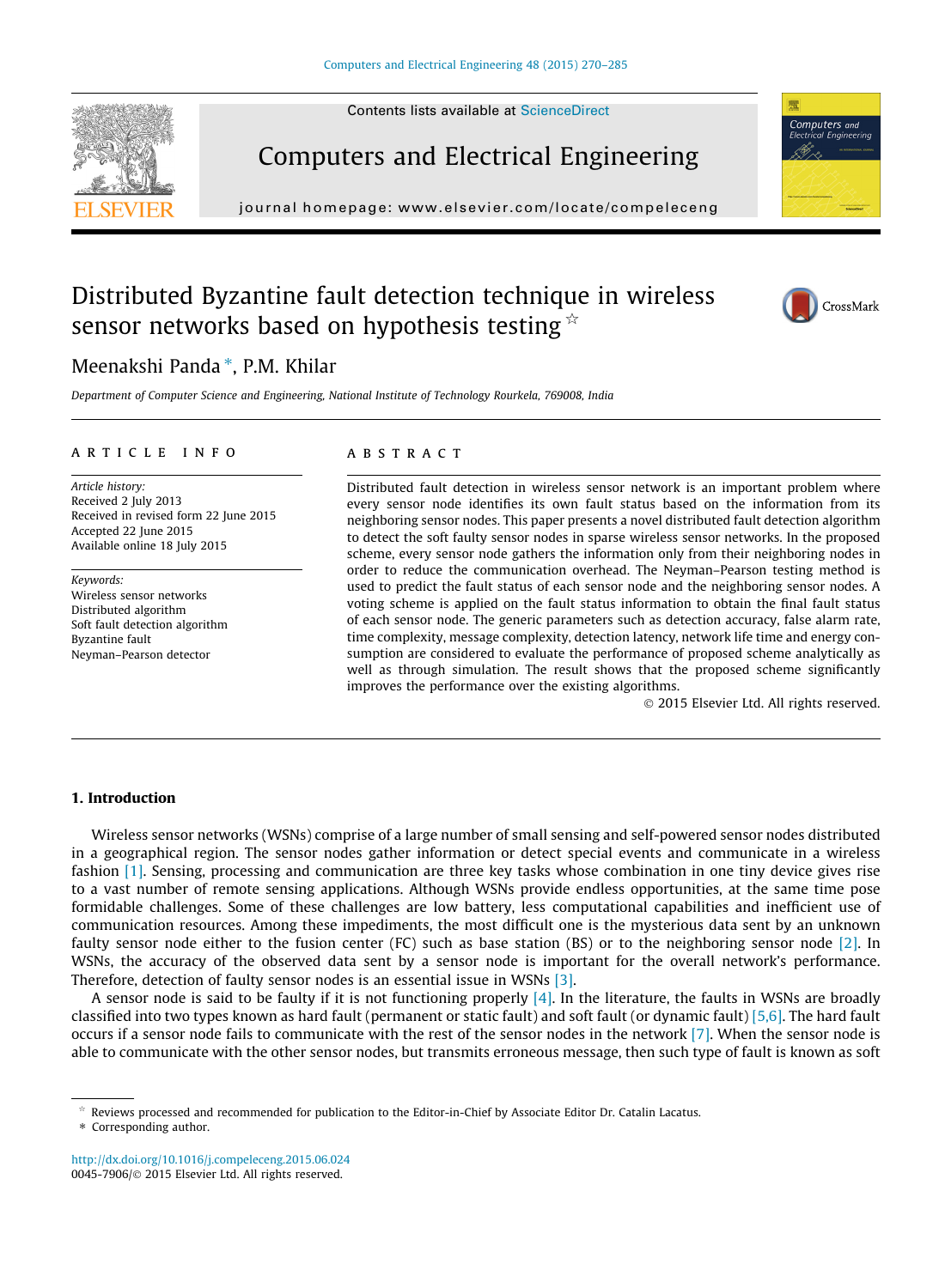fault  $[8]$ . The soft faulty sensor nodes behave arbitrarily (i.e. Byzantine fault) and it is difficult to predict  $[2,9]$ . Therefore, the proposed work considers the Byzantine behavior of the sensor nodes such as stuck at zero, stuck at one, and random fault.

In the literature, both centralized and distributed soft fault detection methods are available [\[10–12\].](#page--1-0) The centralized algorithms required more communication, because all the sensor nodes send the information to the fusion center for fault detection. Where as in distributed case, each sensor node accumulates the data from the neighbors and detects its own fault status which reduces the communication. It is evident from the operation of WSNs that, the communication requires much higher energy than computation [\[12\].](#page--1-0) Therefore, distributed based approach is proposed here to detect the faulty sensor node in WSNs.

In the proposed work, to minimize the computational complexity and improve the accuracy, each sensor node initially tests the presence of faulty sensor nodes in its neighbor, if found, then predicts the probable fault status of them. For this, the Neyman–Pearson (NP) detection method is used. The sensor nodes shared the predicted probable fault status of the neighbors with them. Then, each sensor node uses a fusion scheme to take the final decision on its fault status.

The major contributions of this paper are (i) design and evaluation of an efficient distributed fault diagnosis algorithm for detecting soft faulty sensor nodes in large WSNs, (ii) the Neyman–Pearson (NP) detection method is used to detect the faulty sensor node (iii) the performance is compared with the existing distributed algorithms such as [SA [\[10\]](#page--1-0) and Jiang [\[11\],](#page--1-0) and (iv) the algorithms are implemented in NS3  $[13]$ .

The remaining part of the paper is organized as follows. In Section 2, the related work which provides an exhaustive view about the previous work is discussed. The network model used for the development of the distributed algorithm is provided in Section [3](#page--1-0). The proposed distributed fault detection (DFD) algorithm is described in Section [4.](#page--1-0) The analytical model which proves the correctness of the algorithm is also given in this section. The simulation results are provided in Section [5.](#page--1-0) Finally Section [6,](#page--1-0) concludes the paper with discussion.

#### 2. Related work

In this section, the related work on the soft fault detection in WSNs is briefly discussed. The basic emphasis is given to the distributed fault detection techniques based on comparison model.

Since long back many researchers have proposed different algorithms to find hard fault in processor [\[14,15\].](#page--1-0) However, these algorithms may not work to find the faults in WSNs, because the processor are not energy constrained whereas energy is the major constraint in WSNs. Lee and Choi [\[9\]](#page--1-0) have introduced a fault detection algorithm in which each sensor node performs local comparison between own sensed data with its neighbor's data at a particular time instant and stores it locally in a table. This process is repeated for some constant  $c$  times (say) and at each time comparison results are stored in the table. Then, each sensor node identifies own fault status by analyzing the data stored in the table.

Similarly, in [\[10–12,16\]](#page--1-0), the comparison based soft fault detection algorithms are discussed. In those approaches, each sensor node compares its own sensed data with the received data from the neighbors and shares the results with them unlike keeping in a local table [\[9\]](#page--1-0). Then, based on majority voting in the neighborhood, each sensor is tagged with a name likely fault free or likely faulty. Each likely fault free sensor node has identified as fault free sensor node by some rigid criteria. Finally, the remaining likely fault free or likely faulty sensor nodes are determined to be fault free or faulty with the help of the known fault free sensor nodes or its own tendency value respectively. The major disadvantage of these distributed approaches is high message complexity of  $cN$ , where N is the number of sensor nodes in WSNs and  $c$  is the number of times each sensor node shares message with the neighbors. Further, all the above comparison based fault detection algorithms depend on a threshold value. The appropriate choice of the threshold values is an important problem because, the accuracy of the algorithm depends on the threshold value.

In [\[17\],](#page--1-0) Luo et al. presented the Bayesian framework for finding the faulty sensor nodes in WSNs. Here, each sensor node sends a query to the sink node to know how much noise is present in its own area. The noise calculation is based on the Bayesian and the Neyman Pearson performance criteria. After knowing own region's noise, each sensor node estimates the same for the neighbors. This scheme needs multi hop communication for estimating its noise which may change during the diagnosis period. Further, multihop communication adds high traffic in the network, which consumes more energy and make the algorithm energy inefficient.

Liang et al. in  $[18]$  introduced a new distributed fault detection scheme based on the comparison of its own data with the median of its neighbor's sensed data. Each sensor node arranges the neighbor's data in ascending order to calculate the median. If the comparison result between the median and own sensed data exceeds a threshold, then the sensor node is identified as faulty otherwise fault free. The algorithm needs more time to find the median and the accuracy of the algorithm depends on the threshold.

In  $[2]$ , a Byzantine fault detection method has been proposed, where each sensor node sends a set of messages to a group of sensor nodes and also receives messages from the same group. If the number of messages sent is equal to the number of messages received, then the sensor node is identified as fault free otherwise faulty. This approach needs multi hop communication and requires coordination among the sensor nodes to identify the faulty one. Recently, Ssu et al. [\[19\]](#page--1-0) presented a